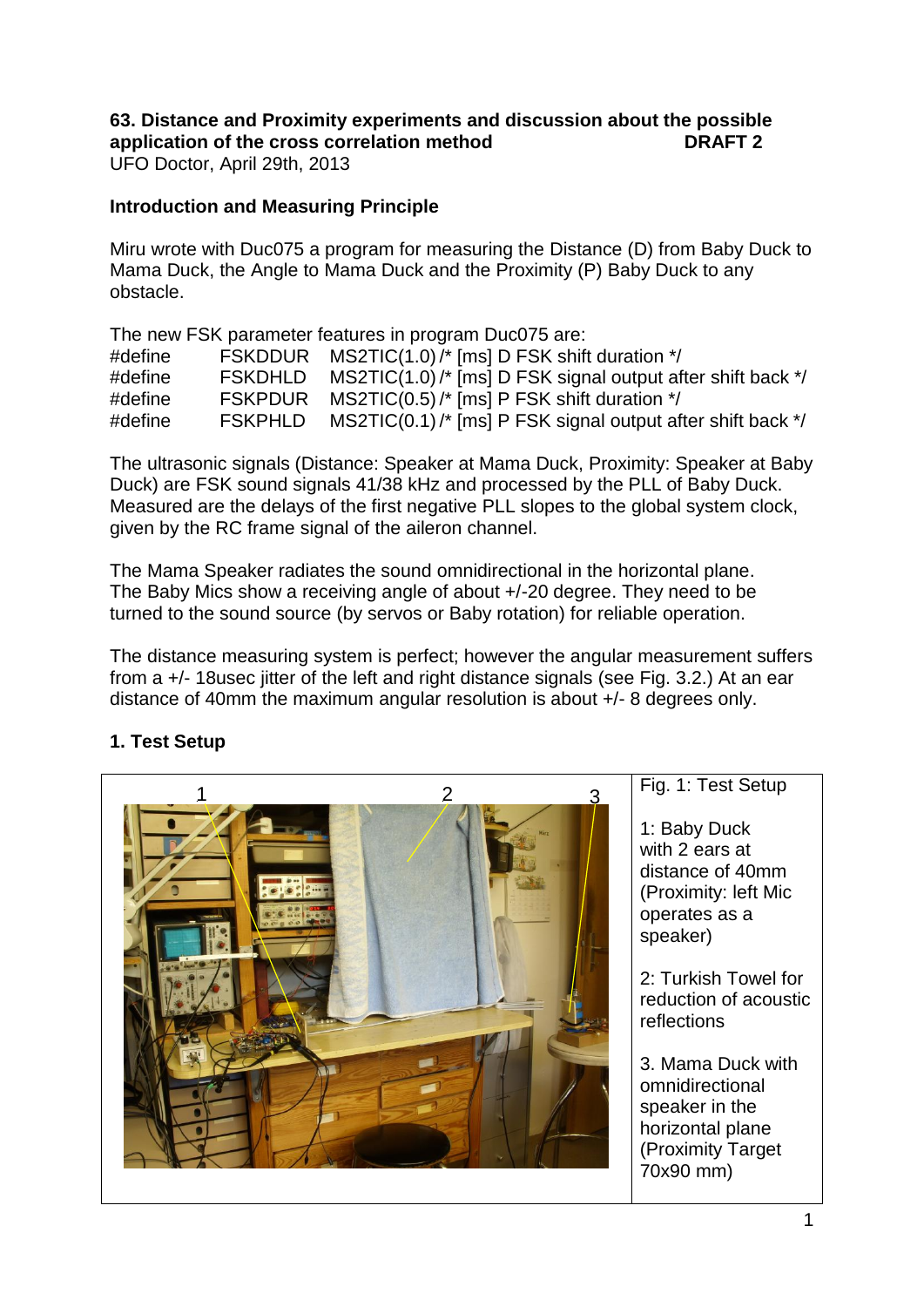# **2. Test Procedure**

Mama Duck approaches to Baby Duck from 2m slowly to 1m, proceeds to 0.6m and walks with 0.1 m steps from 0.6m to 0.0m

| Fig. 3.1.a: Proximity Signals<br>Trigger Delay about 63 msec<br>Target at 0.5 m<br>Scope: 1msec/Div<br>Top: BP-Out RIGHT, 0.5V/Div<br>Middle: PLL Analog Out RIGHT, 2V/Div<br>Below: PLL Digital OUT RIGHT, 5V/Div           |
|------------------------------------------------------------------------------------------------------------------------------------------------------------------------------------------------------------------------------|
| Response time about 3 msec, ok<br>Clear first negative PLL slope, ok                                                                                                                                                         |
| Fig. 3.1.b: Distance Signals<br>Trigger Delay about 130 msec<br>Mama position at about 2m<br>Scope: 1msec/Div<br>Top: BP-Out RIGHT, 0.5V/Div<br>Middle: PLL Analog Out RIGHT, 2V/Div<br>Below: PLL Digital OUT RIGHT. 5V/Div |
| Response time about 6msec, ok<br>Clear first negative PLL slope, ok                                                                                                                                                          |

#### **3.1. Proximity and Distance Signals measured with delayed Trigger**

#### **3.2. Jitter of the distance measuring FSK-PLL system, ear distance 40mm**



# Comments:

- The FSK-PLL distance measuring principle works fine.
- The Jitter is mainly an acoustic pathway problem
- More work is needed to improve the Mic Signal Pathway Quality! But How?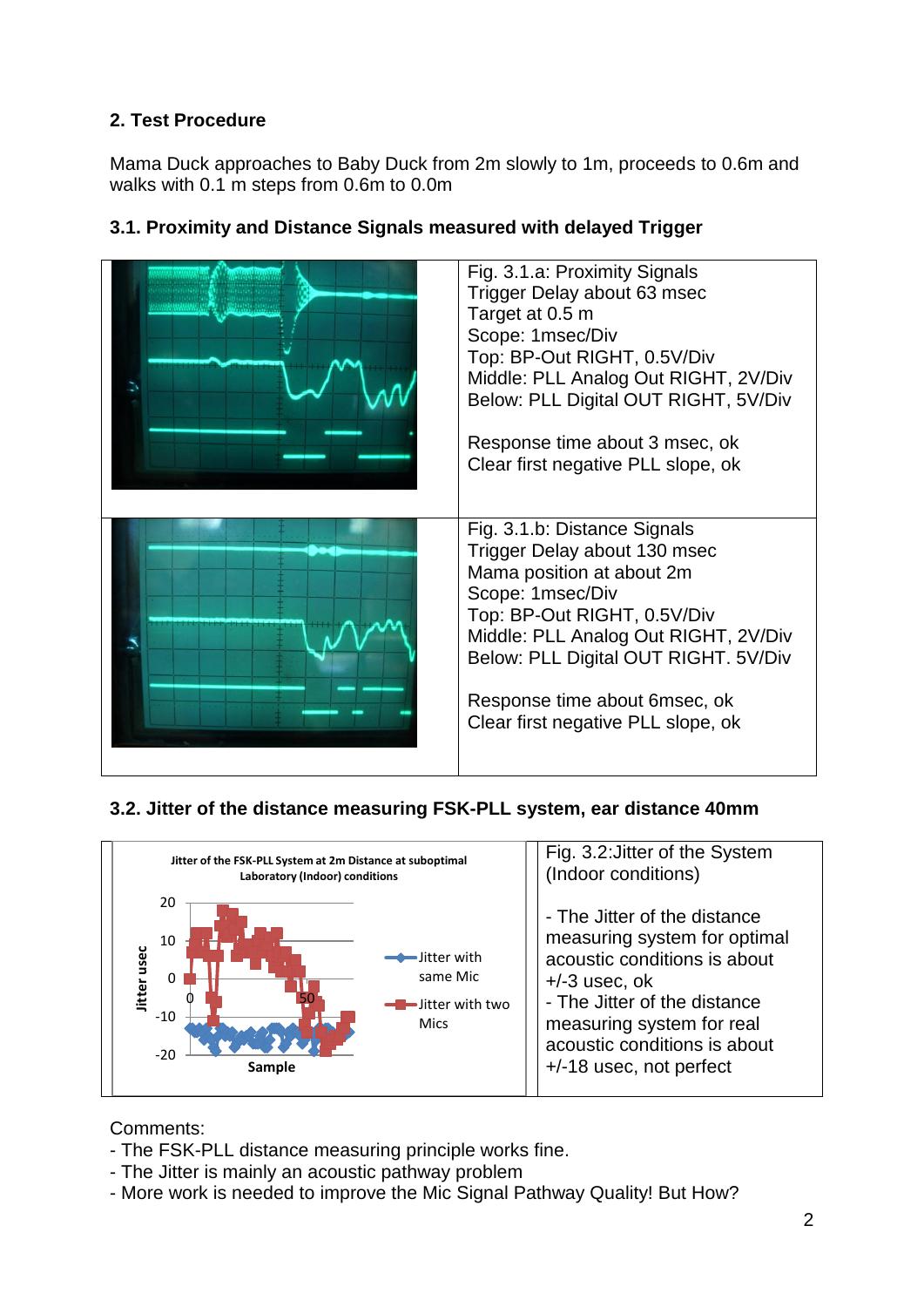# **4. HyperTerminal Data**

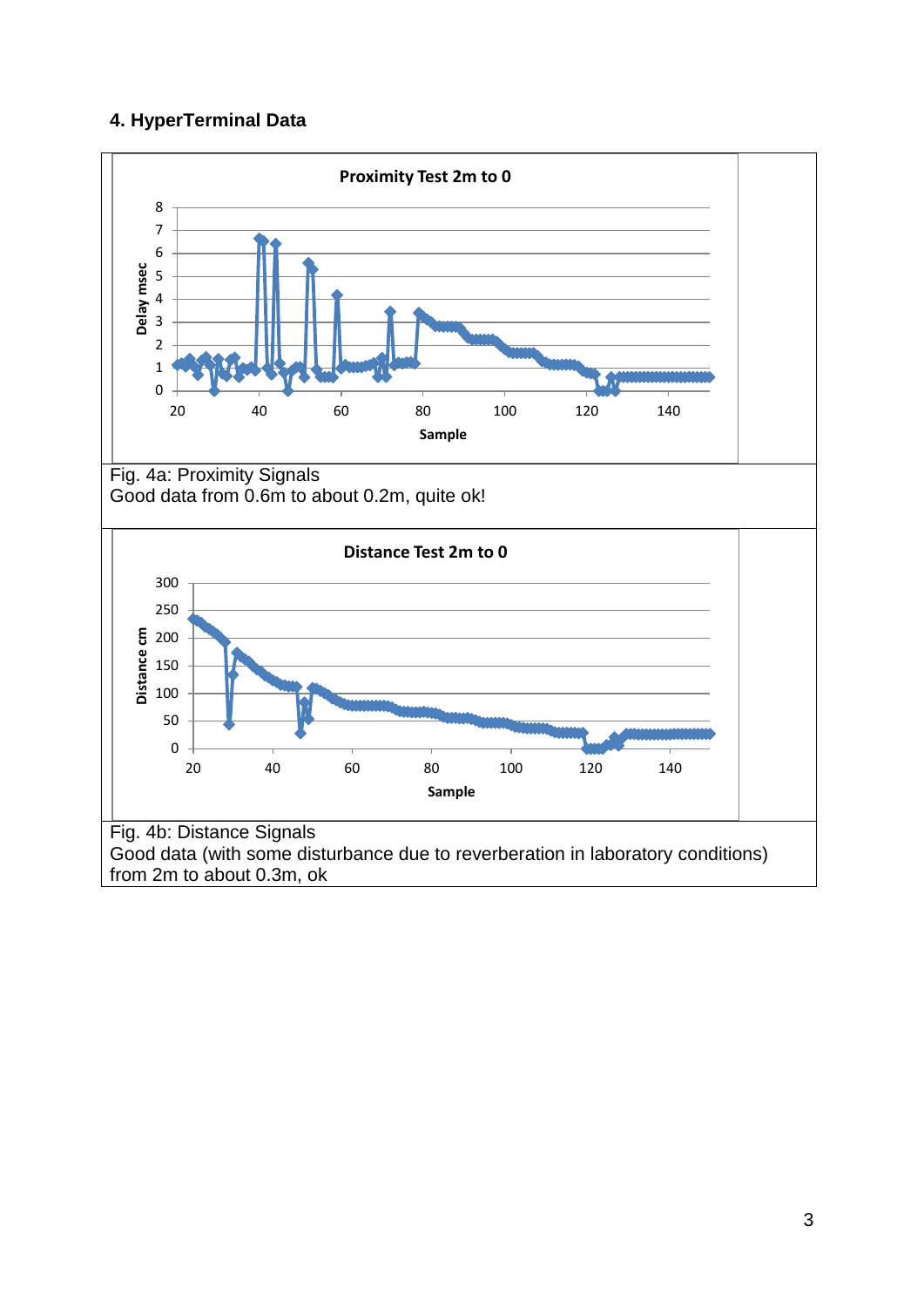# **6. Details about Proximity Signals**

(Same scope settings as given in Fig. 3a, 1msec/Div)

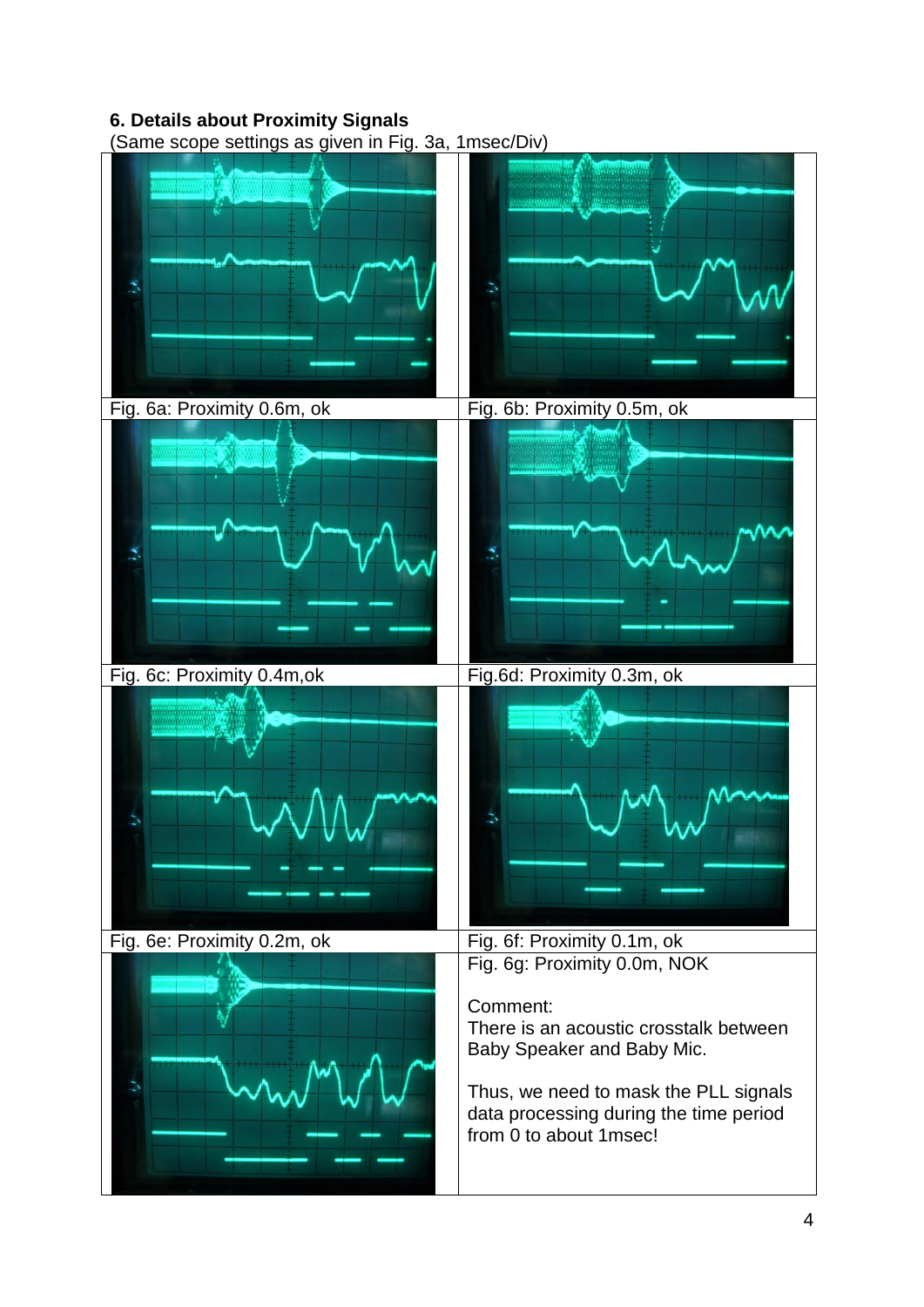# **7. Detail Distance and Direction Signals**



#### **8. Discussion**

Both Distance and Proximity Data, measured by the negative slope of the (analog) PLL signals, providing digital signals to the Arduino, are quite ok.

There is a slight jitter of the negative slope of about  $+/-$  15usec. This does not harm the distance discrimination, but affects the angle measurement!

#### IMPORTANT NOTE

After the first negative PLL slope, it may happen that the PLL signal jumps for a short time to positive and back, see fig 7c.

This happens in realistic acoustic conditions due to reflections and reverberation and must be accepted in real life situations!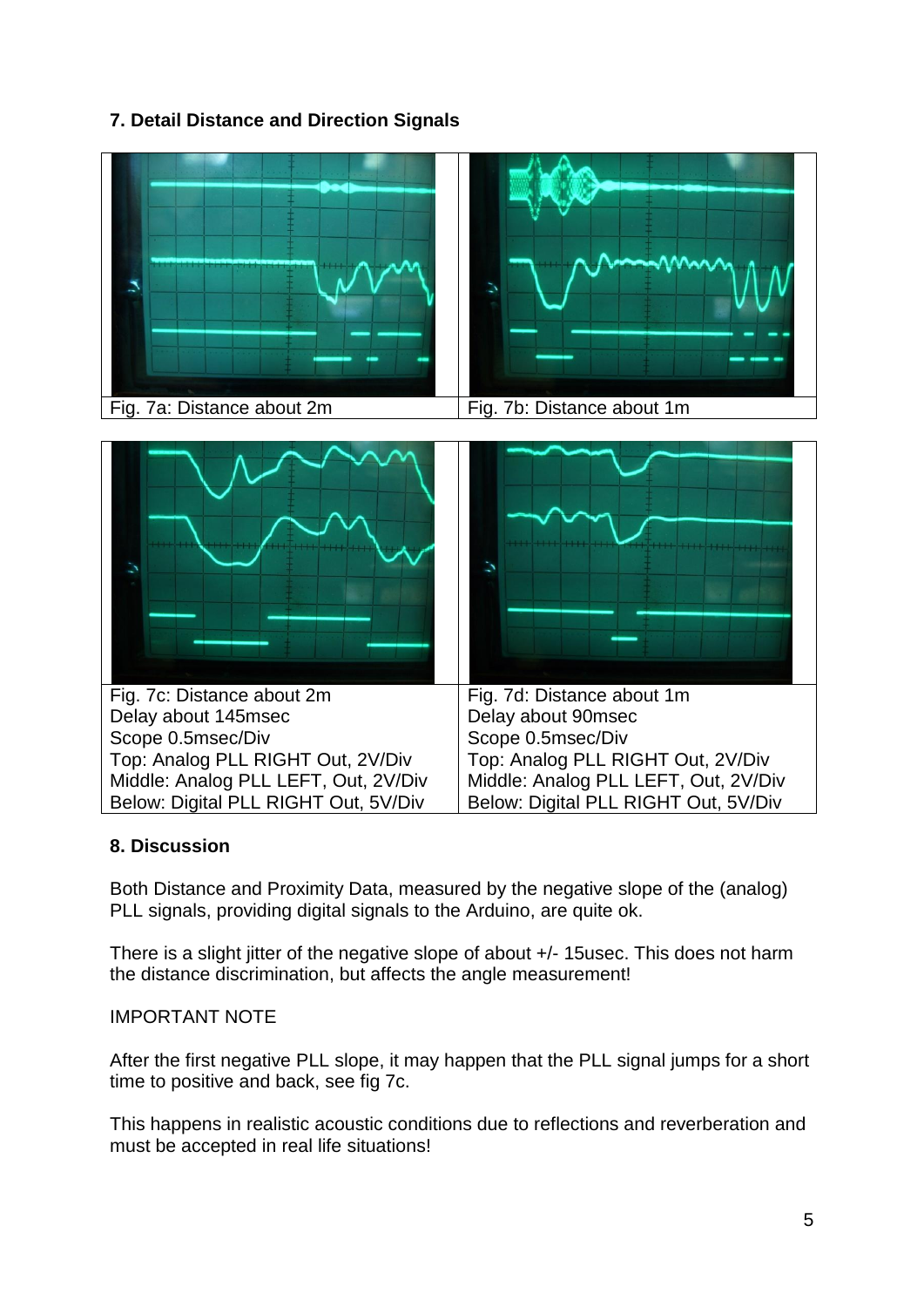#### **9. Discussion about the Application of the Cross Correlation Technology**

#### **9.1. Introduction to Cross Correlation**

We used up to here the reliable FSK/PLL technology which works quite fine for distance measurement, but is not so perfect for precise angular detection.

A sophisticated technology such as the Cross Correlation (proposed by Daniel von Grünigen, BFH) looks very promising to improve the angular resolution sensitivity.

The paper ELEC 499 from the University of Victoria describes a system for localizing a speaker in an auditorium:

[http://www.ece.uvic.ca/~elec499/2011-spring/group09/Final\\_Report.pdf](http://www.ece.uvic.ca/~elec499/2011-spring/group09/Final_Report.pdf)

The result was not perfect (due to reverberation effects), but is interesting for further investigations.

#### **9.2. Minimum Sampling ADC Rate for Cross Correlation**

A first estimation for our application with an ear distance of 40 mm tells us that the minimum sampling rate of the ADC should be at least 100 kHz:



At 100 kHz ADC sampling rate the Angular Resolution is about 5 Degrees, this is ok for our Duck application.